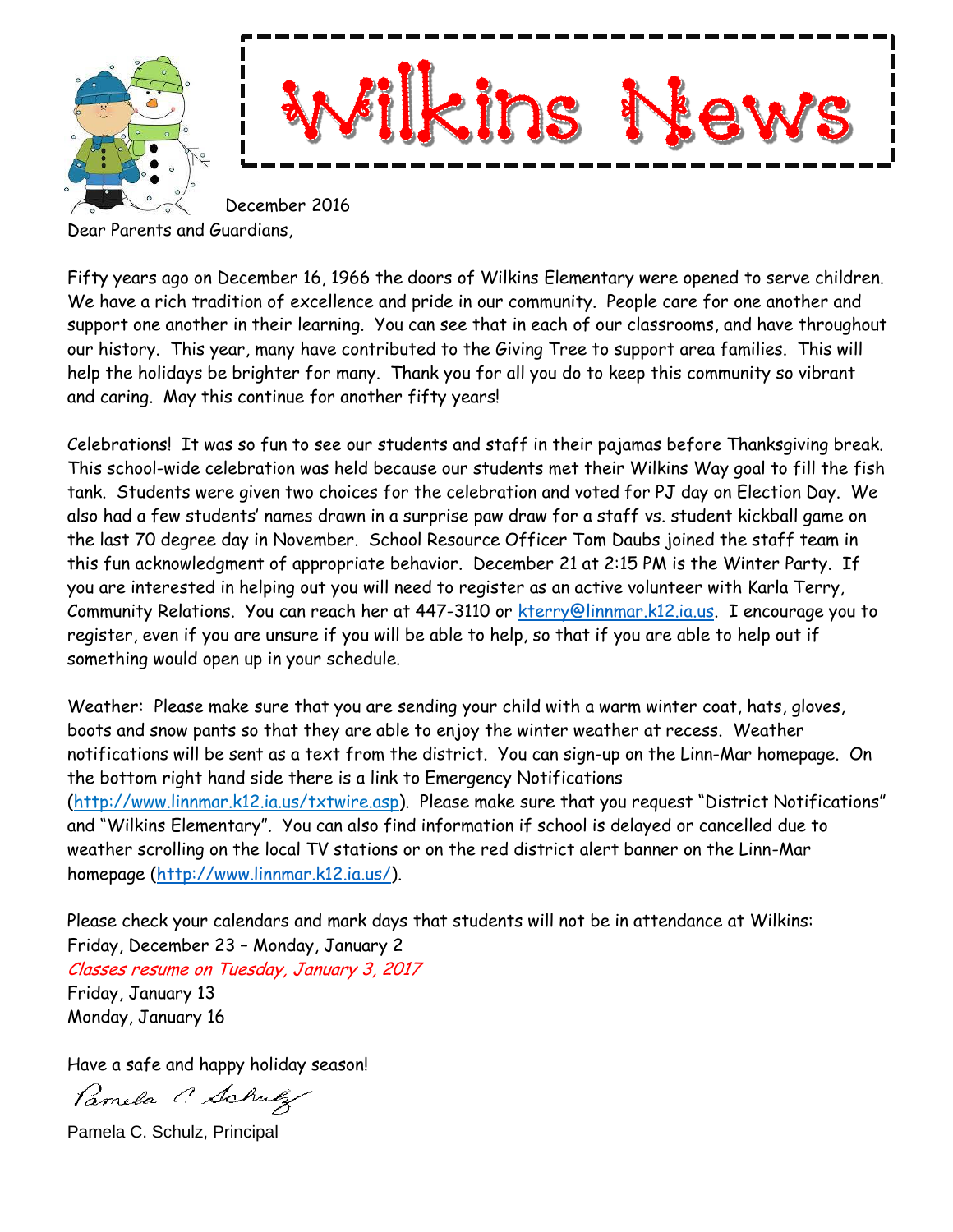

## Kindergarten Students for 17/18 school year

We are gathering contact information of children that would be eligible to attend Kindergarten at Wilkins for the 2017/2018 school year.

\*Child needs to turn 5 by September 15, 2017

If you have a child or know of any child that is eligible please e-mail or call the Wilkins' office with the following information:

- -Child's full legal name
- -Date of birth
- -Address

I

- -Indicate if they attended preschool or if they are currently in a blended program
- -A contact phone number

\*\*Parent meeting at Wilkins School Thursday, February 09, 2017 at 6:30pm

Wilkins phone: (319)-447-3380 Wilkins E-mail: VFaulkner@linnmar.k12.ia.us

# Too Sick for School?

From: Health Services

Each day many parents are faced with a decision:

**Should they keep their sick children home or send them off to school?** The following guidelines, recommended by experts at the Mayo Clinic, should be considered when making this sometimes difficult decision. A student should remain home when he/she:

- \*vomits or has diarrhea in the last 24 hours
- \*has an oral temperature of 100 degrees or higher
- \*coughs almost constantly or complains of difficult breathing
- \*has sores on mouth or skin that are crusty, yellow or draining
- \*displays an unexplained skin rash or red eye (with or without crusting/drainage)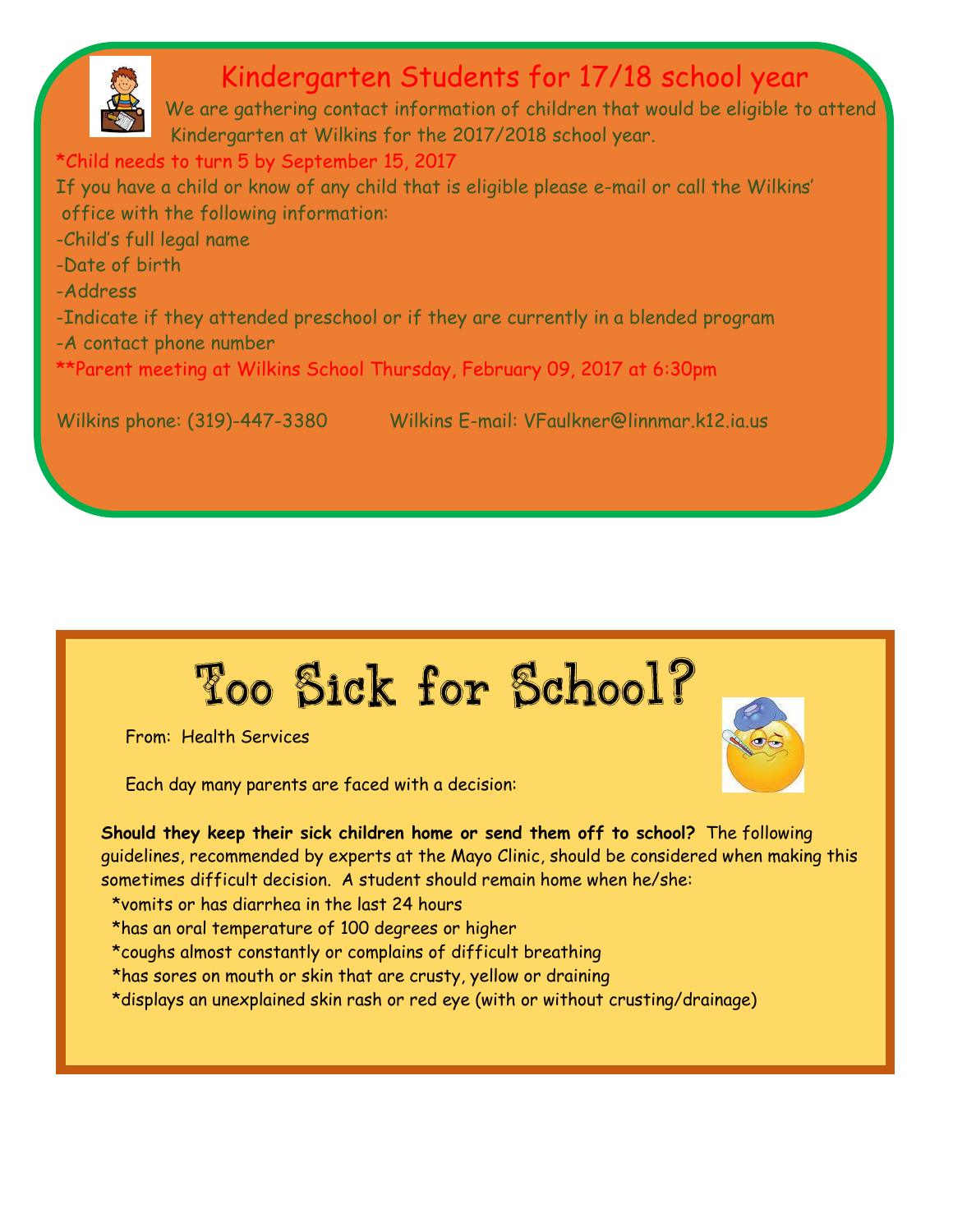Crossing Guard Change: Beginning in December there will be no crossing guard on duty at the 35<sup>th</sup> Street/McGowan intersection, during the morning time frame. There will still be a crossing guard at this intersection for the after school time frame. This change will continue through the winter season. We will go back to having the morning crossing guard at this intersection in the Spring.

#### **Thinking Ahead to Cold Winter Weather**

Students should bring the following winter clothing EVERY DAY once winter hits. Even if there is no snow on the ground, the wind is cold and the ground is damp.

*Please send:* 

*Winter Coat – Snow Pants – Boots – Gloves or Mittens* (If your child needs any of the above items, please contact the Wilkins office.)

Also, please remember to send an extra pair of socks, mittens or gloves with your child to school to keep in their bag in case they become wet.

# **Students are outside when the wind chill is 0 and above.**







News from Mr. Mohwinkle, Wilkins Counselor

The Giving Tree is up

If you are interested in taking an ornament from our tree to help, it will be located in the office area. When you take the ornament, please sign the clipboard with your name and all the information that is on the ornament. This helps us to keep track of who is responsible for which gift.

**Unwrapped gifts are due back by December 9th .**

Please make sure the tag is attached to the unwrapped gift.

Thank you for your generosity!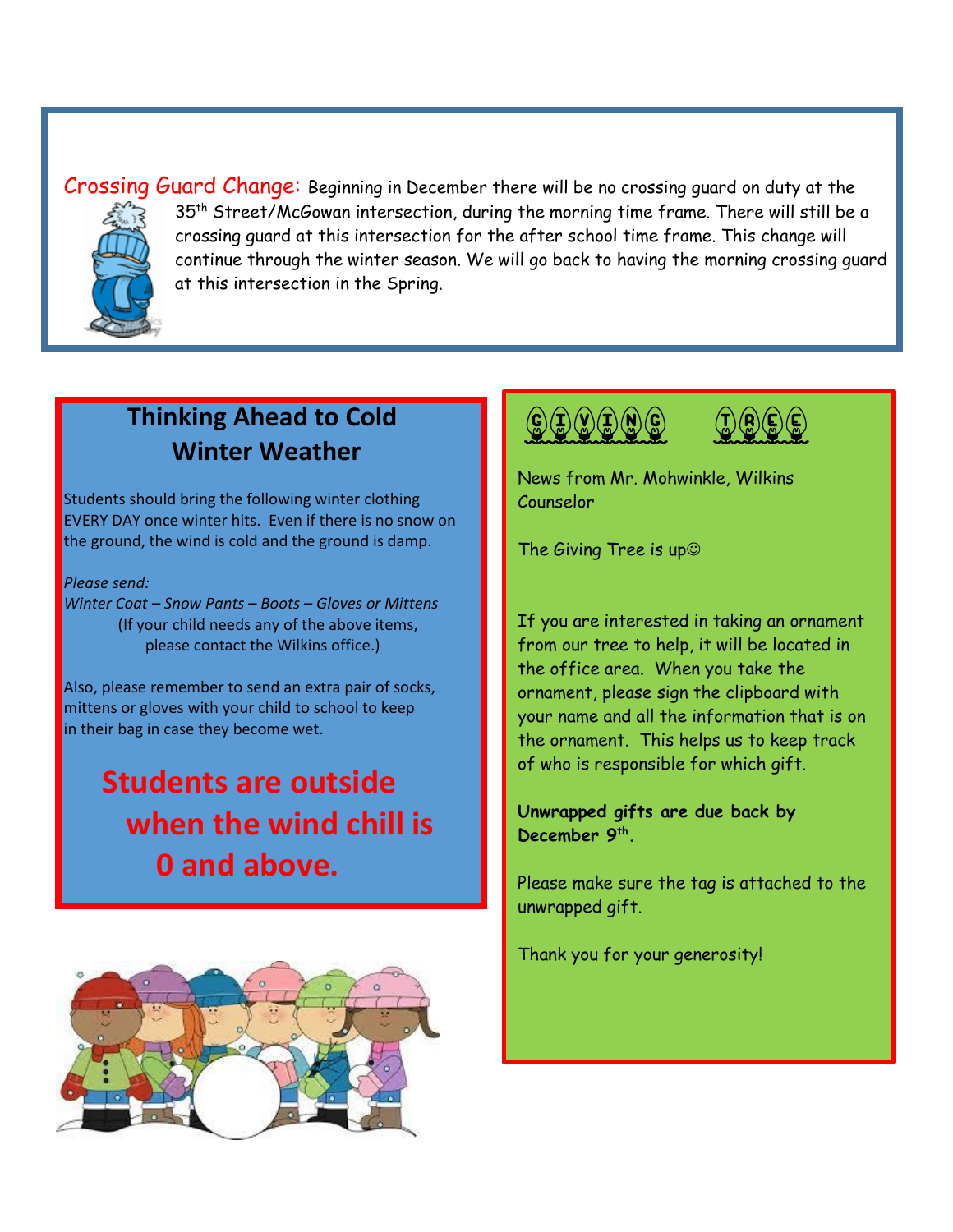

# **Grade Level News**

**Kindergarten:** Kindergarten students have completed the Jolly Phonics program and are now working on using those sounds in their writing. Guided reading groups are going strong and students are gaining confidence in their reading. Continued practice

on rainbow sight words is a MUST! Try having your child write the words along with reading them. Kindergartners have enjoyed learning how to play many games during math time. It is a great time to interact with their peers and learn math skills at the same time—some favorites are Monster Squeeze, Spin a Number, and Roll and Record. KC has finished their science unit on Materials and Motion. KN and KR are currently working on this unit and will finish in December or January. Classes have been working hard at following the Wilkins Way. Students are settling into the routine and a lot of learning is able to take place when we remember those rules. The kindergarten teachers are always looking for reasons to give out those positive paw prints for being respectful, responsible, safe and ready! Keep up the good work kids!

**First Grade:** First graders have been busy reading nonfiction texts in our Journeys reading program and will begin informative writing. The paw cart has been a hit with students for reading homework. In math, we have been measuring using standard and nonstandard units. Before winter break, we will begin Unit 5 by learning about place value. We started PRIDE time at the end of our day. It is being used for extra reading instruction and practice. Your child may talk about "switching teachers" or "going to a different class" during this time. Our earth science unit has ended, and we are taking time to learn about culture, traditions, and how life has changed over time in social studies. This would be a great time to share childhood/family stories with your child. In December, we will start our new science unit "Sound and Light". We are excited for this upcoming month and all the fun this time of year brings!

**Second Grade:** The students have been very busy this trimester! We can't believe that it is already coming to an end. We just finished our first science kit, Air and Weather. We will be receiving the next kit soon and working on Solids, Liquids, and Gases. In math, we have been working a lot with money and making change. Unit 3 just ended and we started unit 4, working on addition and subtraction stories. These will help students develop mental math skills. Since we are taking a break from science, we are working on unit 3 of social studies. This unit is called "Using Our Resources". We are discussing natural resources, how technology has changed the way we live, as well as different communities people live in. The students have been working hard on their writing skills and are working on opinion writing and writing to persuade. This year is going by fast and the kiddos are learning a lot!

**Third Grade:** 3rd graders are moving right along! In math, we have completed Unit 4 which was learning about multiplication and division! In science, the 3rd graders have just completed the water unit. We had a great time doing all of the investigations and learning about the water cycle. We are diving into a social studies unit about Communities. 3rd graders will become familiar with the similarities and differences in suburban, rural, and urban communities. The students continue working on great sentence and paragraph structure in writing. The most recent type of writing learned was opinion writing. The students have done a great job creating strong opinion statements and reasons to support those opinions. One of our favorite writing activities has been persuade the farmer that they are not Thanksgiving turkeys! The 3rd grade music program, "Squirm" was a huge success. Keep reading and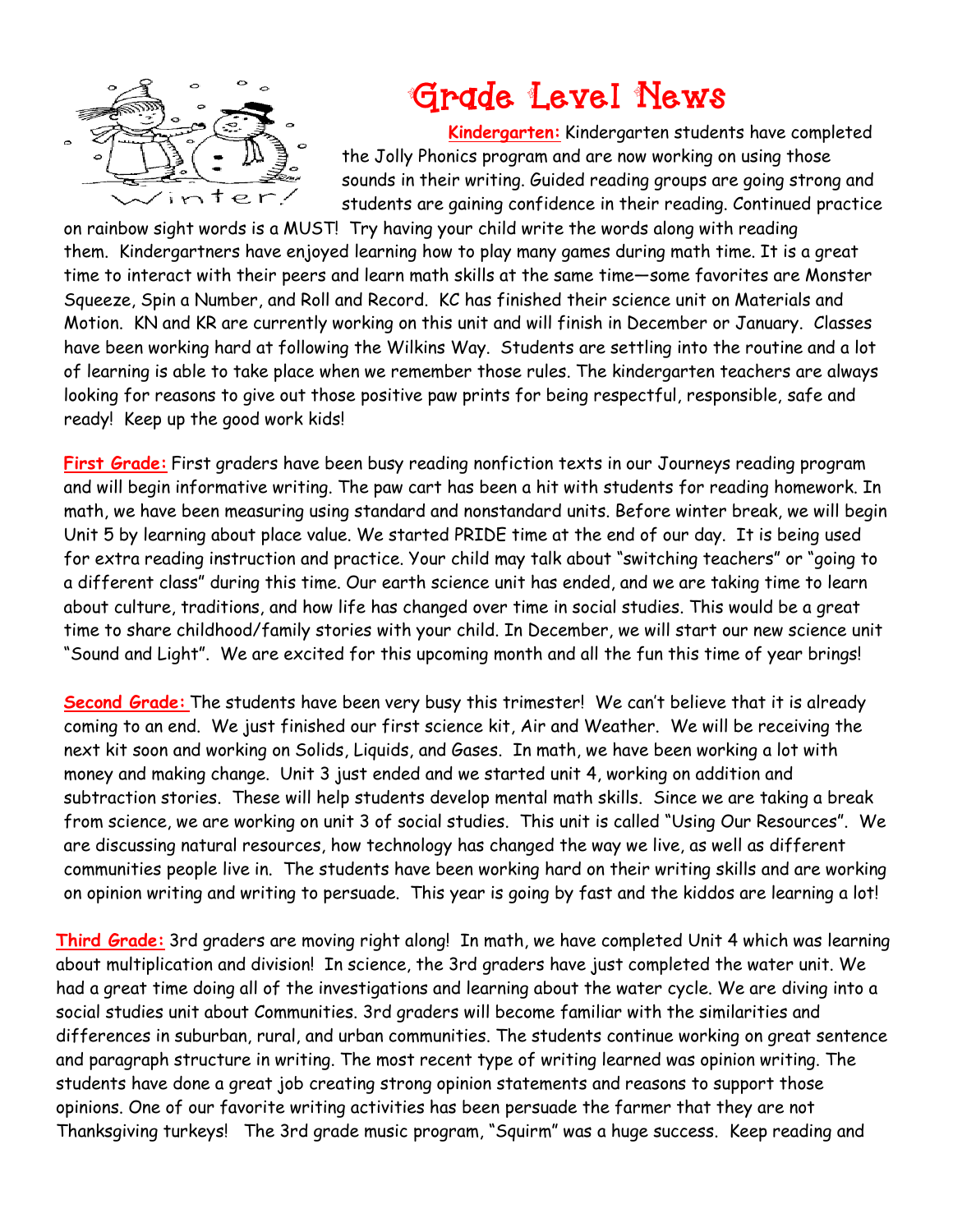logging those minutes! Thanks to the parents and families for their support! We are looking forward to December and all that it brings.

**Fourth Grade:** Fourth graders are busy wrapping up the first trimester. We've completed our Science unit on Soils, Rocks, and Landforms and are beginning to learn about the Northeast Region in Social Studies. We've been working hard on some very creative persuasive writing pieces and are excited to share those with you. In math, we're growing in our math skills, and are now applying our basic multiplication facts to extended, multi-digit problems. And finally, most exciting is our work on Invention Convention. About half of all students have chosen some great inventors to research, while the other half has started creating some very unique inventions. Mark your calendars to join us for Invention Convention the afternoon of Friday, December 2. As always, keep encouraging your child to read 20 minutes each night and keep practicing those math facts!

**Fifth Grade:** In math, fifth graders are learning about fractions. Students will compare and order fractions, write fractions as decimals, and convert fractions into percents. Students are reading Revolutionary War themed books during our literacy block and are focusing on the skills of: cause and effect, fact and opinion, conclusions and generalizations, sequencing, and comparing and contrasting. The focus for writing will be to express opinions clearly. During the second trimester, students will learn about European explorers in social studies and will explore the world of chemistry with the kit called Mixtures and Solutions. The focus for Pride, our intervention block, will continue to be literacy.

Lost & Found: If your child is missing any clothing items, please remember to check the lost & found items. You will find them outside of the Wilkins' media center

**Winter Greetings from the Reading Team**



Attention parents: Your child will be welcomed back to school in 2017 by King the Linn Mar Lion mascot! He will be here to kick off our ROAR Reading Month at an assembly January 3rd. Look for more information about ROAR coming home soon!

Enjoy your winter break and family time.

Mrs. Gostonczik, Mrs. Tomash, Mrs. Dalton, Mrs. Wells & Mrs. Brown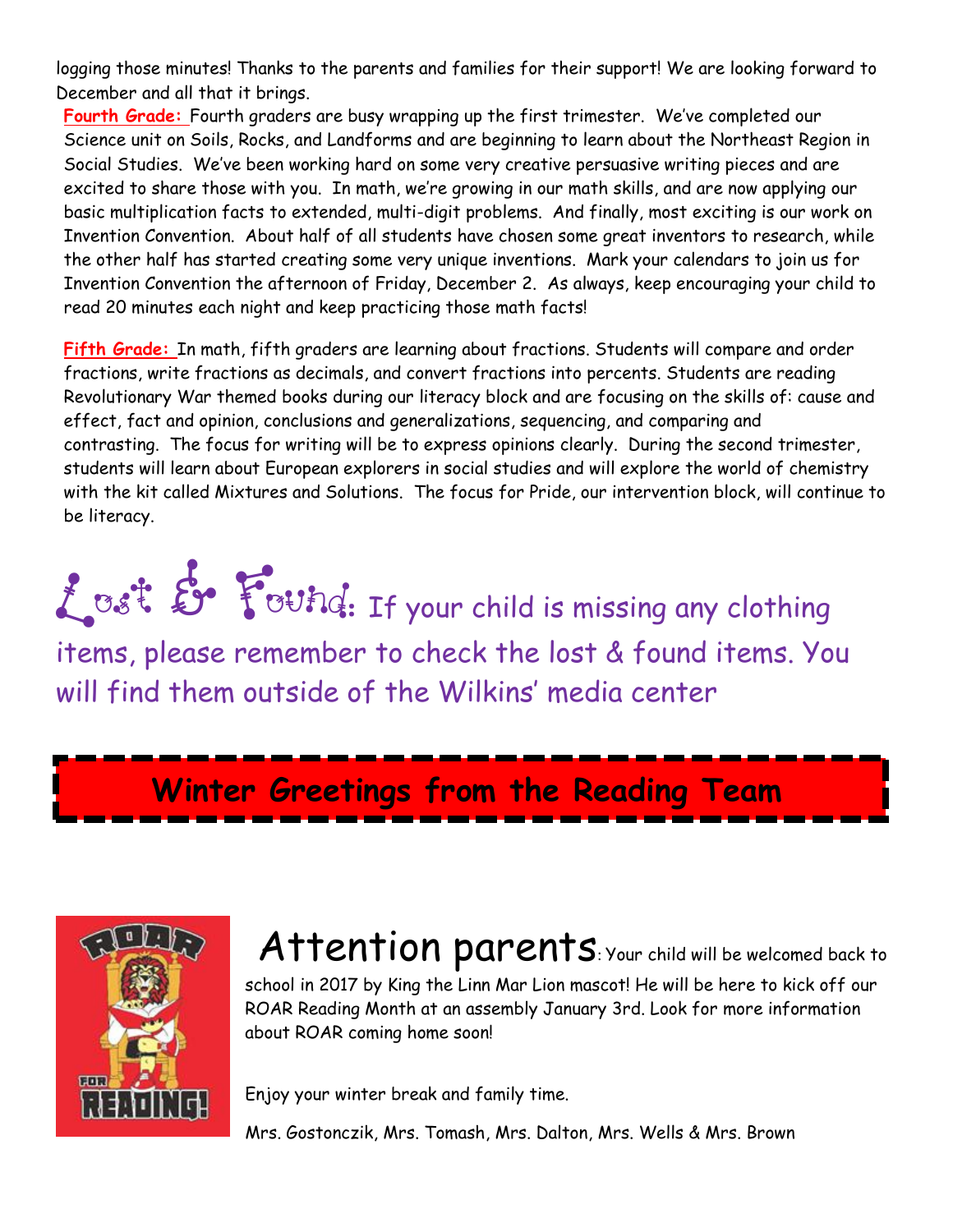

#### Wilkins Guidelines for Volunteering for Classroom Parties

We are grateful and appreciative to have parents/volunteers to help at our school classroom parties. We are limited to the number of volunteers we are able to have in each classroom due to room space. Below are the guidelines and process we utilize for each of the classroom parties.

\*\*Room Parents are assigned for each class by Tammy Evans, the volunteer coordinator for Wilkins Elementary. Room Parents will automatically be one of the volunteers that attend each party.

\*\*The teacher of each classroom is responsible to choose any additional volunteers that will help for the classroom party. These volunteers must be an active registered volunteer.

\*\* The teachers will provide the names to the office and the office will have name tags for the party volunteers. These are the only individuals that will be able to attend the party.

\*\*Room parents are responsible for contacting volunteers to bring any needed supplies for the party. The volunteers bringing supplies are not automatically signed up to be a volunteer in the classroom for the party. They are only able to volunteer in the classroom if they were chosen by the classroom teacher and are an active registered volunteer.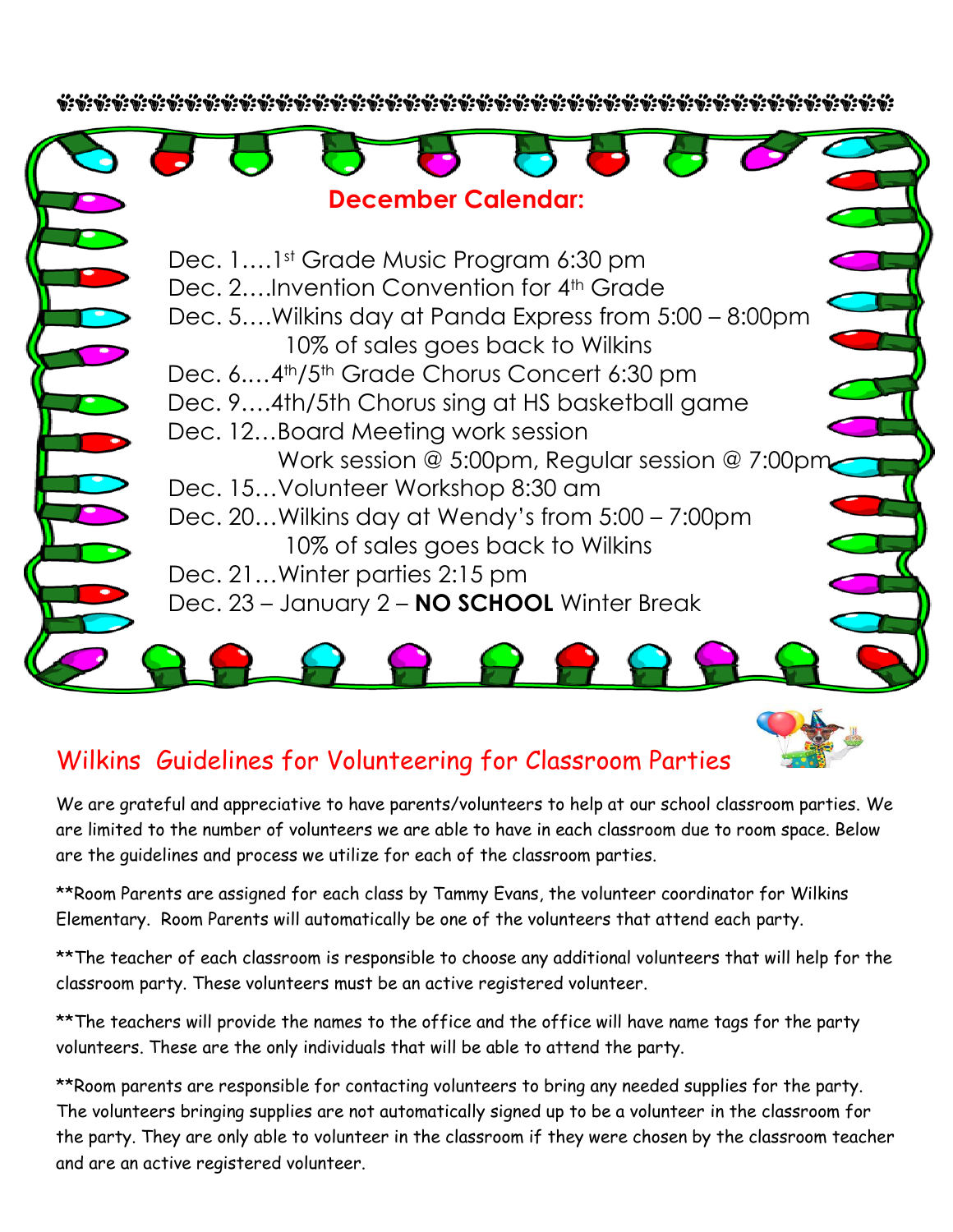### **We appreciate your understanding and support with these guidelines.** MUSIC NEWS



December Notes from the Music Room

Congratulations to the 4<sup>th</sup> Grade and the wonderful job they did honoring our Veteran's for their concert on November 10! We had a tremendous turn out to sing at Hy-Vee for the Veterans breakfast as well. There were hundreds of people there who were deeply moved by the songs. This put Wilkins in such a positive light in our community as well! Thank you parents who brought your children to sing on your day off from school!

The 1<sup>st</sup> Graders are up next with a musical called "Flakes". This will be held on Thursday, December 1 at 6:30 in the gym. Come see our enthusiastic  $1<sup>st</sup>$  graders sing for you. Students in 15 and 16 need to wear all white for the program. Students in 1J need to wear gray or white with black for the concert.

Our fabulous  $4^{th}$  &  $5^{th}$  Grade Wilkins Chorus is gearing up for four performances this month. Their first concert of the year will be Tuesday, December 6 at 6:30 PM. Chorus students will need to be in the music room dressed in their Chorus shirt and black pants that night by 6:10. They should also bring a Santa Hat (or Elf Hat, or Reindeer antlers…) Here are a few important upcoming announcements for Chorus members. Below are some important upcoming dates for Chorus members.

# Coming up in Chorus for December

- December 1 (Thursday) regular practice 2:45 3:30
- **December 6 (Tuesday) 7:30AM ALL 4 th & 5th** Grade practice.
- **December 6 6:10PM** Meet in the Music Room **6:30PM Chorus Concert** wear your Chorus shirts and black pants. Bring a Santa hat, or elf hat, or reindeer antlers…
- December 7(Wednesday) **NO** 4 th Grade Practice
- **December 8** (Thursday) 2:45 3:30 **5th Grade Party** Please bring a snack to share. Drop it off in the Music Room before school.

 **December 9 (Friday) 5:30PM** High School BB game Wear you Chorus shirt & black pants. LM vs. Xavier. Come to door #10 Gym Door. We sing at 5:55. Singers get in for free and can stay for the game. Admission for others: \$5 Adults; \$4 Students (K-12), \$3 Senior Citizens (62+)

- $\sqrt{D}$  December 13 (Tuesday) 7:30AM  $5<sup>th</sup>$  Grade Chorus
- December 14 (Wednesday) 7:30 AM 4th Grade Chorus
- **December 15** (Thursday) 2:45 3:30 **4 th Grade Party** Please bring a snack to share. Drop it off in the Music Room before school.
- $\sqrt{2}$  December 20 (Tuesday) 7:30AM  $5<sup>th</sup>$  Grade Chorus
- December 21 (Wednesday) 7:30AM 4 th Grade Chorus
- December 22 (Thursday) **7:30AM** ALL 4th & 5th Grade Chorus **8:10AM Chorus Assembly for the school**